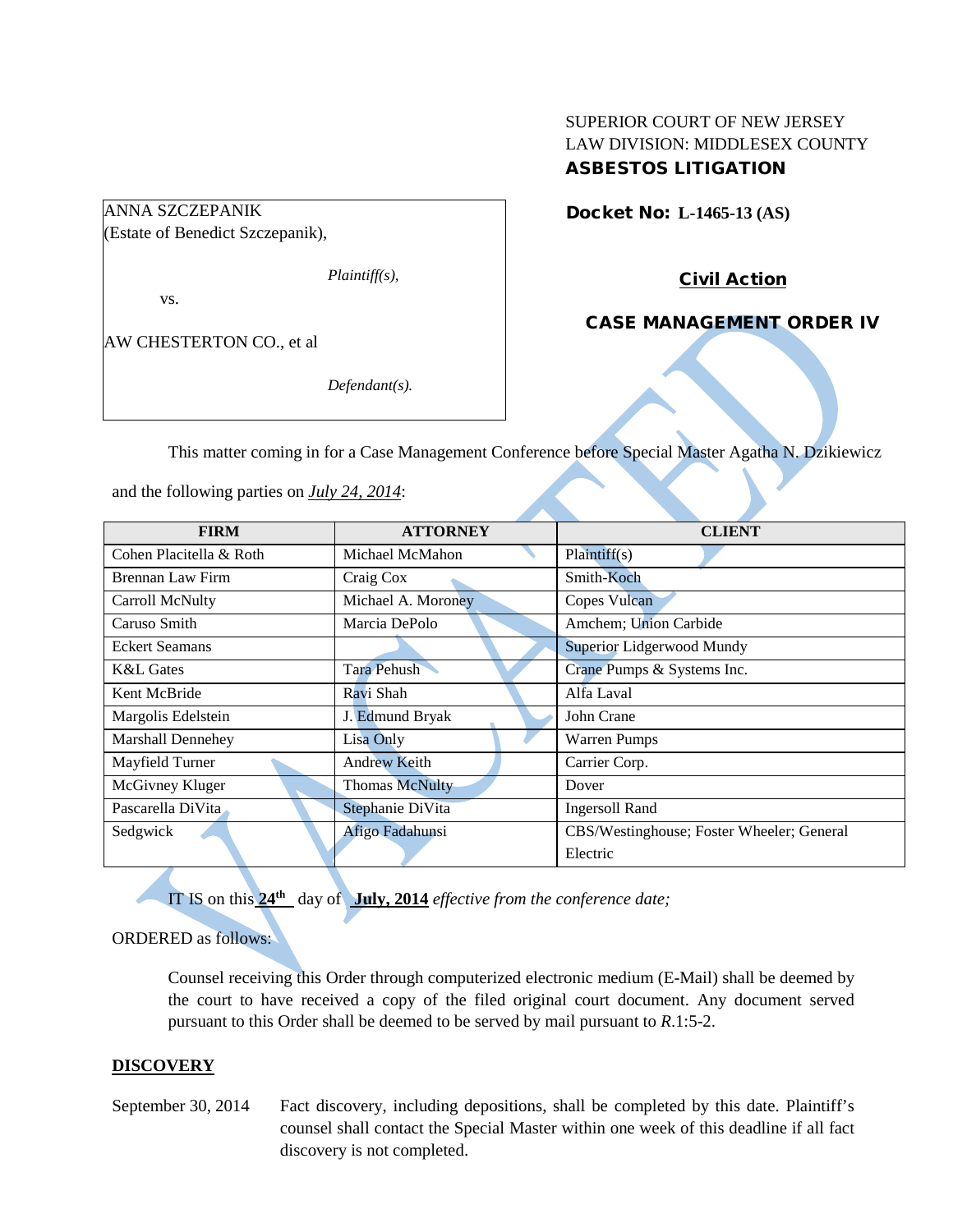October 30, 2014 Depositions of corporate representatives shall be completed by this date.

### **EARLY SETTLEMENT**

- November 7, 2014 Settlement demands shall be served on all counsel and the Special Master by this date.
- January 8, 2014 The settlement conference previously scheduled on this date is **CANCELLED.**

#### **SUMMARY JUDGMENT MOTION PRACTICE**

- November 21, 2014 Summary judgment motions shall be filed no later than this date.
- December 19, 2014 Last return date for summary judgment motions.

#### **MEDICAL DEFENSE**

- November 28, 2014 Plaintiff shall serve medical expert reports by this date.
- November 28, 2014 Plaintiff is to arrange for the transfer of pathology specimens and x-rays, if any, by this date.
- January 30, 2015 Defendants shall identify its medical experts and serve medical expert reports, if any, by this date. **In addition, defendants shall notify plaintiff's counsel (as well as all counsel of record) of a joinder in an expert medical defense by this date.**

### **LIABILITY EXPERT REPORTS**

- December 24, 2014 Plaintiff shall identify its liability experts and serve liability expert reports or a certified expert statement by this date or waive any opportunity to rely on liability expert testimony.
- January 30, 2015 Defendants shall identify its liability experts and serve liability expert reports, if any, by this date or waive any opportunity to rely on liability expert testimony.

## **EXPERT DEPOSITIONS**

February 27, 2015 Expert depositions shall be completed by this date. To the extent that plaintiff and defendant generic experts have been deposed before, the parties seeking that deposition in this case must file an application before the Special Master and demonstrate the necessity for that deposition. To the extent possible, documents requested in a deposition notice directed to an expert shall be produced three days in advance of the expert deposition. The expert shall not be required to produce documents that are readily accessible in the public domain.

#### **PRE-TRIAL AND TRIAL**

February 25, 2015 @ 10:00am Settlement conference. All defense counsel shall appear with authority to negotiate settlement and have a representative authorized to negotiate settlement available by phone. Any request to be excused from the

\_\_\_\_\_\_\_\_\_\_\_\_\_\_\_\_\_\_\_\_\_\_\_\_\_\_\_\_\_\_\_\_\_\_\_\_\_\_\_\_\_\_\_\_\_\_\_\_\_\_\_\_\_\_\_\_\_\_\_\_\_\_\_\_\_\_\_\_\_\_\_\_\_\_\_\_\_\_\_\_\_\_\_\_\_\_\_\_\_\_\_\_\_\_\_\_\_\_\_\_\_\_\_\_\_\_\_\_\_\_